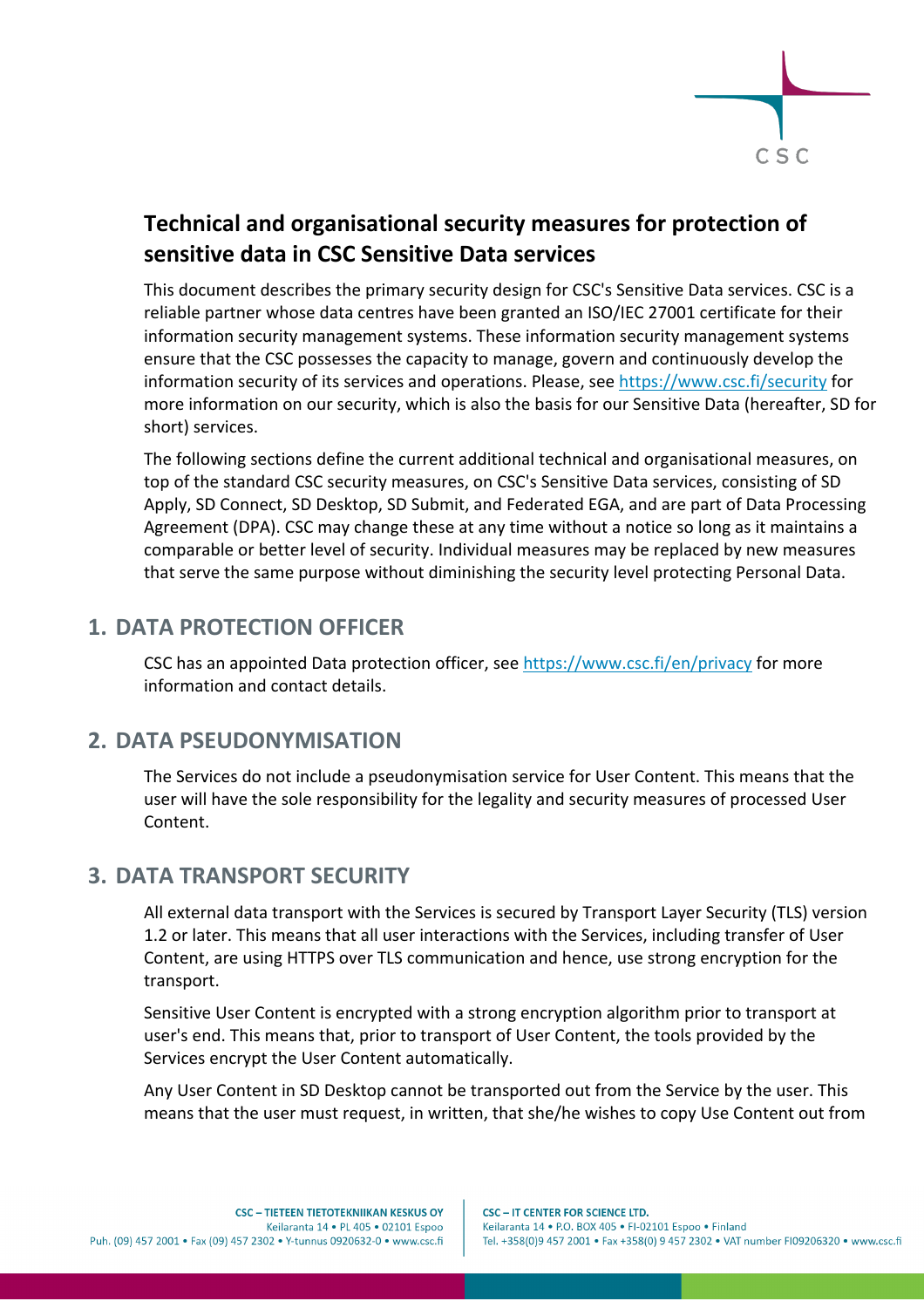

the Service. The user requesting the data transport has to be the project manager of the registered CSC project in question, and the request must contain information about which data is to be copied, and provide an adequate location for storing the copy of the data. The requested data must be encrypted before copying.

All internal data transport within the Services is secured by Transport Layer Security (TLS) version 1.2 or later, where applicable. This means that all communication within the Services — internal communication between service components — are using HTTPS over TLS communication and hence, use strong encryption for the communication channel.

There are perimeter firewalls, edge routers and, where applicable, secure gateways to block unused protocols and services. This means that traffic from outside, and between, of the Services, is limited to the minimum required in order to provide the Services for the user.

Internal firewalls, routers, access control lists (ACLs), and network segments segregate traffic between the application, storage, database, and management tiers. This means that various service components of the Services are segmented into different networks, which have network access policies in place to limit the allowed traffic to the absolute minimum required for the service components to work.

#### **4. DATA STORAGE SECURITY**

Sensitive User Content is encrypted with a strong encryption algorithm prior to storing, and is stored at CSC's data centres in Finland. User may opt to store sensitive User Content unencrypted in hers/his SD Desktop. This means that by default all User Content is encrypted while stored, but for certain purposes, e.g. to speed up analysis, the user may choose to store some User Content unencrypted in their own private computing environment.

Non-sensitive information may be stored encrypted or unencrypted, depending on customers' preferences, at CSC's data centres in Finland. This means that the user may opt out on using encryption for non-sensitive data, such as tools, scripts, or analysis pipelines, but sensitive data must still always be encrypted according to Service Descriptions.

The Federated EGA Service may store non-sensitive information outside CSC's data centres. This means that, due to the nature of the Service, certain metadata describing the sensitive User Content and its usage are stored at Central EGA and/or at other participating nodes in the federation. This includes personal data, such as user IDs, IP addresses, and other such information the user has granted the Service access to.

SD Submit and Federated EGA Services maintain a secondary copy of User Content. This means that those mentioned Services keep a backup copy of User Content, stored at a secondary location, but no other Service maintains such a copy.

Data needed for providing the Services, such as configurations, logs, and encryption keys, are protected with various methods, such as access control lists (ACLs), segmentation, and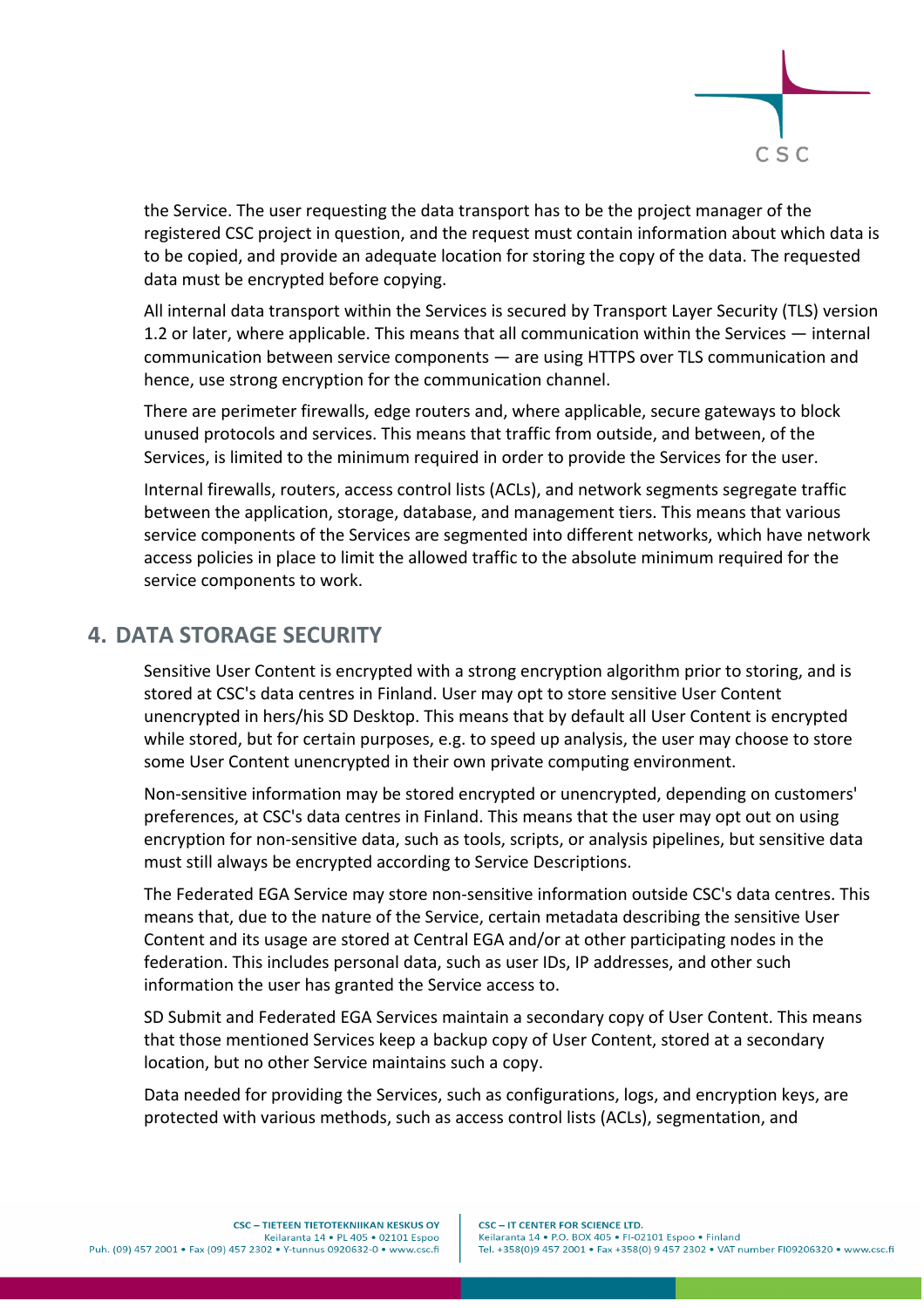

encryption. This means that all the data the Services need to operate, and the data they generate, have either restricted or controlled access, and are distributed and administered by different tiers.

## **5. DATA COMPUTING SECURITY**

The computing environment where the User Content is being processed is an isolated processing environment. This means that the computing environment is isolated from the Internet and all other networks with gateways, firewalls, routers, network segmentation, and access control lists (ACLs). Furthermore, each registered CSC project is isolated from each other with the same techniques.

The SD Desktop is protected with a data diode. This means that, apart from the screen image of the isolated compute system, no data can be taken out from the Service except as described in the Data storage section.

## **6. DATA ACCESS SECURITY**

User management and access to Services and hence, to User Content, is controlled by CSC account and project management process, see https://docs.csc.fi/accounts/. This means that all users having a membership in the same project may have access to User Content, and that the project manager is responsible for maintaining the project's membership.

For SD Apply and Federated EGA the access to User Content is controlled by data access grants. This means that only those users who have been granted access to User Content are able to access it. No other users, even in the same project, can access such data access grant controlled User Content. The access is granted by a data access committee set by the User Content owner.

User interactions with the Services are logged. This means that user actions regarding logging in to and out from the Services, and any transfers of User Content are recorded.

Actions regarding processing of User Content in the SD Desktop are not logged. This means that user actions regarding viewing, analysing, or copying the data inside the Service are not recorded.

Administrative access to the Services is controlled by CSC administration guidelines, and is limited to select CSC administrators only. There is a separation of duties, e.g. service administration, network administration, and storage administration.

# **7. ADDITIONAL SECURITY MEASURES**

The Services are being monitored for any issues or unusual behaviour. This means that we are actively monitoring the Services for access, network and storage usage, and other measures, in